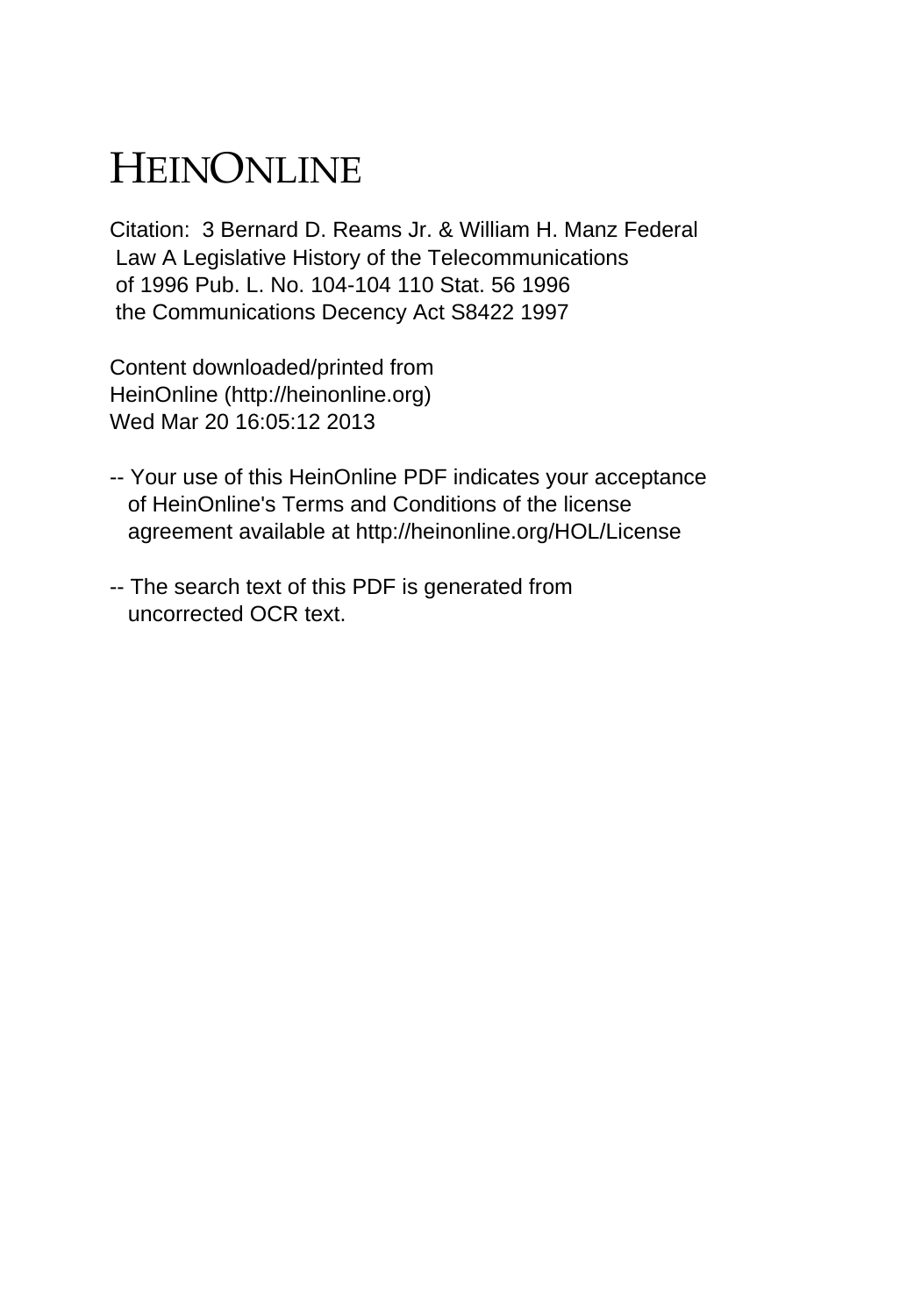**CONGRESSIONAL RECORD-SENATE** 

**In form, a model for air-transport liberal-**<br>**ization** is the GATT: a multilateral, uniform. structure and provide "open altest"<br>An example of this open arrangement is the<br>U.S.-Netherlands agreement, it allows Dutch<br>air service full access into any U.S. city,<br>air service full access into any U.S. city,<br>Transformin

national protectionism can't be done with-<br>out leadership at the highest level. While I will use the chairman<br>hip of the Senate<br>Commerce, Science and Transportation Com-<br>mittee as a "bully pulpti" for reform, it is<br>imperat **orom** world **heads of** state. **<sup>I</sup>**urge President Clinton to put world **avia-**

tion reform **on** the agenda. for the next Group **of** Seven Summit **of** the major Industrisized **nations.** With attention at this level, **we Can** get **done** what needs to **be** done.

**"TLECOMMUNICATIONS** COMPETI-TION **AND DEREGULATION ACT**

The Senate continued with the consideration of the **bill.** Mr. PRSSLER. **I** hope Senators will

come to the floor **and** use their time on the telecommunications **bill.**

**Isuggest the absence of a quorum.<br>The PRESIDING OFFICER. The The PRESIDING** OFFICER. The clerk will call the roll. **The** assistant legislative clerk pro-

ceeded to call the roll. Mr. LIEBERMAN. Mr. President. **<sup>I</sup>**

**ask** unanimous consent that the order for the quorum call be rescinded. **The** PRESIDING OFFICER. Without

objection, it is so ordered.

**AMIDRIDI(T NO.** *use* Mr. LIEBERMAN. Mr. President. **<sup>I</sup>**

**thank** the Chair. Last night **I** called up amendment No. **1298. I** would like to proceed for the half-hour allocated under the unani-

**mous** consent agreement. The **PRESIDING** OFFICER. The Senator from Connecticut is recognized for up to **15** minutes. under the previous order.

Mr. LIEBERMAN. Mr. President. this amendment alms to maintain protec-tion for the millions **of** cable consumers around America who. for the **lest** <sup>2</sup> **years,** faced with cable systems that they enjoy, that they need, that they want to purchase, but faced with only one choice of **a** cable system in all but **So** of the more than **10,000** cable markets in America, are about to lose their consumer protection if the **bill,** as drafted and before the Senate. **S. 652.** passes.

**I** just think that would be a shame. n a way, an outrage, because **of** the way in which the cable consumer protections that were enacted In **1992.** and were In effect for less than 2 years. have benefited consumers, and not hurt the cable Industry. Think about it, Mr. President. We are

talking here about monopolies that exist in more than **10,000** markets **in** America. Only **50** have effective competition according to the **FCC.** and yet we will remove a consumer protection regulation that exists in the current system that has dropped rates cumulatively **11** percent. that has seen continued good health in the cable industry.

What **Is** the rationale for this? **The** form of telecommunications, surpris-<br>
ingly this termination of these **ingly,** this termination of these consumer protection regulations that have just existed for **a** couple of years

Apparently, the argument by the cable industry has been they need to have rates deregulated. They need to take the cap off. They need to be free of any rule of reason, without competition, without regulation, because they need to go to the capital markets to raise capital so they can be ready to compete with the telephone companies direct broadcast satellites that are<br>coming in.

Mr. President. the facts I showed last night show that not only have the cable companies continued to make dustrywide of 20 percent---the highest dustrywide of 20 percent---the highest of any element of the telecommuni-<br>cations industry--but their capital ex-**1993.** almost *S*1 billion; In 1994, \$3.7 bil-<br>1993. almost \$3 billion; In 1994, \$3.7 bil-<br>1ion. Plenty of opportunity under regu-<br>lation to raise money.

lation to raise money, Perhaps as significant, take **a** look at what the market says. This is **a** bill that is procompetitive. It is market-oriented. Let me show the chart that

talks about the cable index stocks.<br>We believe in markets. That is what<br>this bill is all about. The blue line is an index of cable industry stocks. Look what happened in 1993 after regulation goes on: It shoots **up, comes down.**<br>stays high, much higher than the S&P Standard 500 stock index. This is a<br>measure of the market. Investors say<br>the regulation that we put on was reasonable. It did not make them feel that<br>these stocks were a bad investment. In these stocks were a bad investment. In fact, they continue to **raise** over the

average stocks In the market. **<sup>I</sup>**ask here, with this amendment. why are we doing this? On the face **of It.** respectfully, **I** would say It **looks** like the cable Industry has used this overall reform of telecommunications to basically jump on or jump in to hide<br>in a kind of Trojan horse of tele-In **a** kind of Trojan horse **of** tele. communications reform, and put inside that horse an opportunity to raise rates.

will say the system created in this bill is complicated. The bottom **line** is simple: Rates to most cable consumers in America are going to rise: by one estimate. **\$5** a month for a service that a lot of people consider to be a necessary. basic source of information, recreation. entertainment, even shopping, now, in

their lives. **If** the amendment **I** propose passes, **<sup>I</sup>** am convinced that **rates will** remain stable, the cable industry will continue<br>to be competitive, and the rates will remain regulated only until there is competition. Part of what Is happening here is the hope being raised of imme- diate competition in the cable business.

In 1984 when Congress last deregulated cable, and the consumers paid deeply out of their pockets for the en-

suing years, until 1992 when we put regulation back **on.** the hope **was** raised that direct broadcast satellites were going to provide enormous competition for cable television.

Today. **11** years after 1984 when that argument was made, less than **1** percent **of** cable consumers, multichannel service consumers, get their television from direct broadcast **Satellites.**

Telephone companies are authorized **by** the legislation before us to come into the cable business. **I** hope they do and **I** hope they do **rapidly.** When **they are** providing competition, the regula- tion will go off. But **I** am not so sure **any** of us can **say** that Is going to happen next year or **3** years from now or **5** years from now or, In some cases. **10** years from now.<br>What this bill, without the amend-

ment I am proposing, will do in that in-<br>terim, it will simply take off the pro-<br>tection for consumers.

Incidentally, It substitutes, in place of that protection, **a** very ornate, comphicated standard standard state is no regular that the cable system charges substantially higher than the per chan-<br>nel average nationally on June 1, 1995. nel average nationally on June **1. 1995.** That is very complicated and actually shows you do not need regulation to have regulation. You can have **all the** problems of regulation through legisla-<br>tion.<br>My alternative here is simple and

"symbol of the subject to regulation if it<br>pany will be subject to regulation if it<br>charges substantially more than the<br>national average in markets that are what the average is on June **1. 1995.** or. as the **bill suggests**, what It will be 2 years from now after cable rates are raised. Then we are going to have substantially higher charges than the avraised. Then we **are** going to have sub- stantially higher charges than the av- erage 2 years later. **My** basis is what the market **says** where there **is** competition. **As** competition spreads throughout America, that standard will change and the consumers will

benefit.<br>I want to respond to just a few comments that were made against the amendment last night as I wait for some of my colleagues who want to<br>speak on this to come to the floor. There was some reference to the spe-<br>cial status of smaller cable companies. **<sup>I</sup>**want to stress that no small cable company will be affected under my amendment. We are exempting any cable company that has less than **35.000** customers or any multiservice operacustomers or any multiservice operator-that is, any company that owns more than one cable system-that has less than 400,000 customers. I am not interested in regulating these small. mom and pop cable operators. They are already economically responsible and **I** believe accountable to their communities, and therefore they are exempt from regulation.

Last night my friend and colleague from South Dakota suggested that cable revenues have remained flat for the first time In 1994. In fact, the cable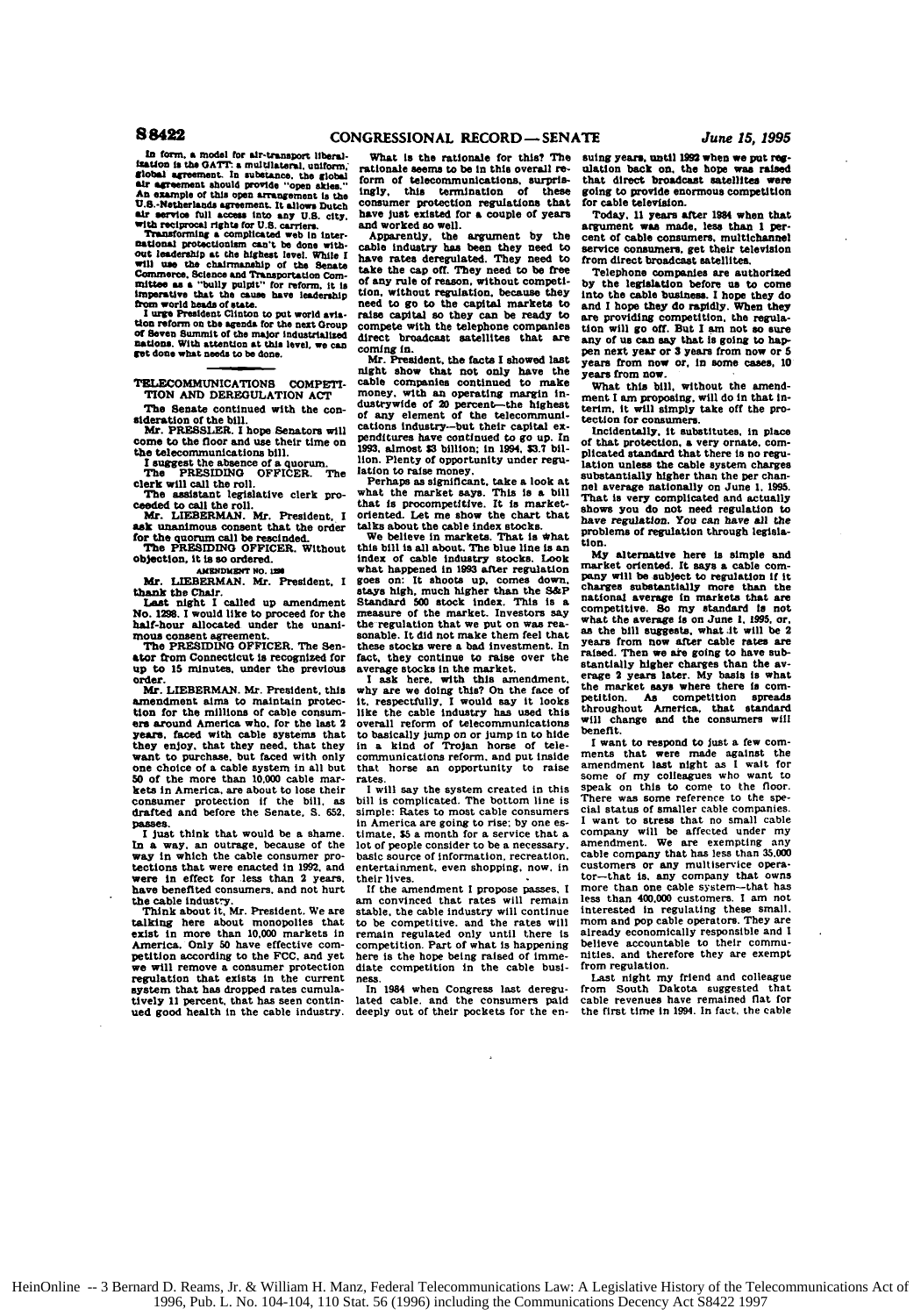## *June* **15, 1995 CO**

act resulted in over **\$3800** million in decreases In equipment charges and over £400 million in decreases for consumers in service charges. The fact that reve-nues-even taking this view that they remained **flat** indicates that the cable industry is thriving and **is** a **highly** profitable industry, even under regulation. Again. there is a 20-percent oper-ating margin, the highest In the telecommunications business in **1993.** and the stock market Indicates continued consumer confidence In the business. **All** of that under regulation. The distinguished chairman of the committee mentioned that public debt

offerings dropped under regulation. Re-<br>offerings dropped under regulation. Respectrum<sub>s</sub>. I claim the opposite. Debt<br>financing for the cable industry<br>climbed from \$6.9 billion in 1993 to \$10.8 climbed from **\$6.9** billion in **1993** to \$10.8 billion in 1994. an almost **S4** billion in- -crease, continuing a pattern of steady interrupted by the very reasonable reg-<br>ulation that we put on in 1992 on a bi-<br>partisan basis.

partisan basis. As for investments and access to cap-Ital, the major cable companies are consolidating and buying up other moconsolution in a better and left and they are<br>spending a lot of money doing so. For<br>example, in February 1995, Time war-<br>ner offered \$2.7 billion for Cablevision Industries systems. In January 1995,<br>Time Warner offered \$2.24 billion for<br>Houston Industries cable systems. In<br>January 1995, Intermedia Partners,<br>TCI, and others offered \$2.3 billion for<br>Viacom's cable system. And the lis

gress on.<br>I am not saying this is wrong. I am<br>happy about it. What I am pointing out<br>here is that the cable industry, under<br>the very reasonable consumer protec-<br>tion regulations that we have had on<br>for the last 2 years, ha There is no reason to believe that will not continue to be the case under the case under the amendment that I put forth. Let us remember, the great fear here of the cable industry is competition from the telephone companie

State comes in the indicated, it hope so, it is that competition is just around the corner. As I have indicated, I hope so need the outer I hope we can get the regulation out of here. But right now, to receive a direct bro

cable. And 8 percent, in my opinion, is<br>not effective competition in any mar-<br>not set. certainly not under the bill, mot<br>ket. certainly not under the bill, mot<br>affective competion comparison.<br>As for the telephone compariso

Mr. President. I understood Senator LEAHY was going to come to the amendment. Not seeing him on the floor. I reserve whatever time **I** have remaining and yield the floor. The **PRESIDING OFFICER**. Who

Seeks recognition?<br>Mr. LIEBERMAN. Mr. President. see-<br>Ing no one seeking recognition. I sug-<br>gest the absence of a quorum.<br>The PRESIDING OFFICER. The

The PRESIDING OFFICER. The<br>clerk will call the roll.<br>The assistant legislative clerk pro-<br>ceeded to call the roll.<br>Mr. SIMON. Mr. President, I ask<br>unanimous consent that the order of<br>the assumed of the The PRESIDING OFFICE

Mr. **SIMON.** Mr. President. **I** have not **had** a chance to talk to Senator PRxS-

ble willing to have a 20-minute time<br>agreement, 10 minutes on my side and<br>10 minutes on the other side. I am not<br>sure that anyone is going to speak in<br>opposition. I would welcome no one<br>speaking in opposition. But I do bel

that to 20 minutes.<br>
Mr. PRESSLER. That is the best<br>
music I have heard this morning.<br>
The PRESIDING OFFICER. The Sen-<br>
ator is willing to either use or yield<br>
back whatever time he does not wish to<br>
use.<br>
Mr. SIMON. Mr. P

cally own every radio station in the United States. Obviously. **I** do not think that would happen. But **I** think diversity in this field is extremely im-<br>portant.<br>
My amendment raises that cap of 20

**My** amendment raises that cap of 20 and 20 to **50** and **50** so that there could

tity. That is a 150-percent increase over<br>where we are right now.<br>I think that is reasonable. I just<br>think it is not in the public interest to<br>have a concentration. Economic con-<br>centration generally is not good, but<br>parti

and Newsweek wrote in Broadcast and Cable of May 27, and said,

The whole world is trying to emulate the local system of broadcasting that we have in this country, and here we are creating a structure that will abolish it or put it in the hands of a very, very few. I think it is unhand

Let me add that my friends in Infinity and CBS both have no objection to this amendment—the people who own the largest numbers right now. The Na-Let me just asy canddly that I worked with Senator STROM Thus and the first f of Broadcasters that is so narrow minded that it wants to have it all, the pendulum is going to swing from one extreme to another. They are making a great mistake. I have yet to talk to a single radio station owner who doe

I hope that my friends on the House would vote for this amendment.

Mr. President, I reserve the remain-<br>der of my time.

Mr. President, I question the pres-<br>ence of a quorum.<br>The PRESIDING OFFICER. The

The assistant legislative clerk will call the roll.<br>
The assistant legislative clerk pro-<br>
oceeded to call the roll.<br>
Mr. SIMON. Mr. President, I ask<br>
unanimous consent that the order for<br>
the quorum call be rescinded.<br>
Th

Mr. SIMON. It is so ordered.<br>
Mr. SIMON. Mr. President. I ask<br>
unanimous consent to speak as if<br>
morning business for 2 minutes.<br>
The PRESIDING OFFICER. Without<br>
objection, it is so ordered.

1

## THANKS TO **THE PAGES. AND OTHERS**

Mr. SIMON. Mr. President. **I** just learned talking to the pages they are going to be leaving tomorrow. One of the things that we do around here is we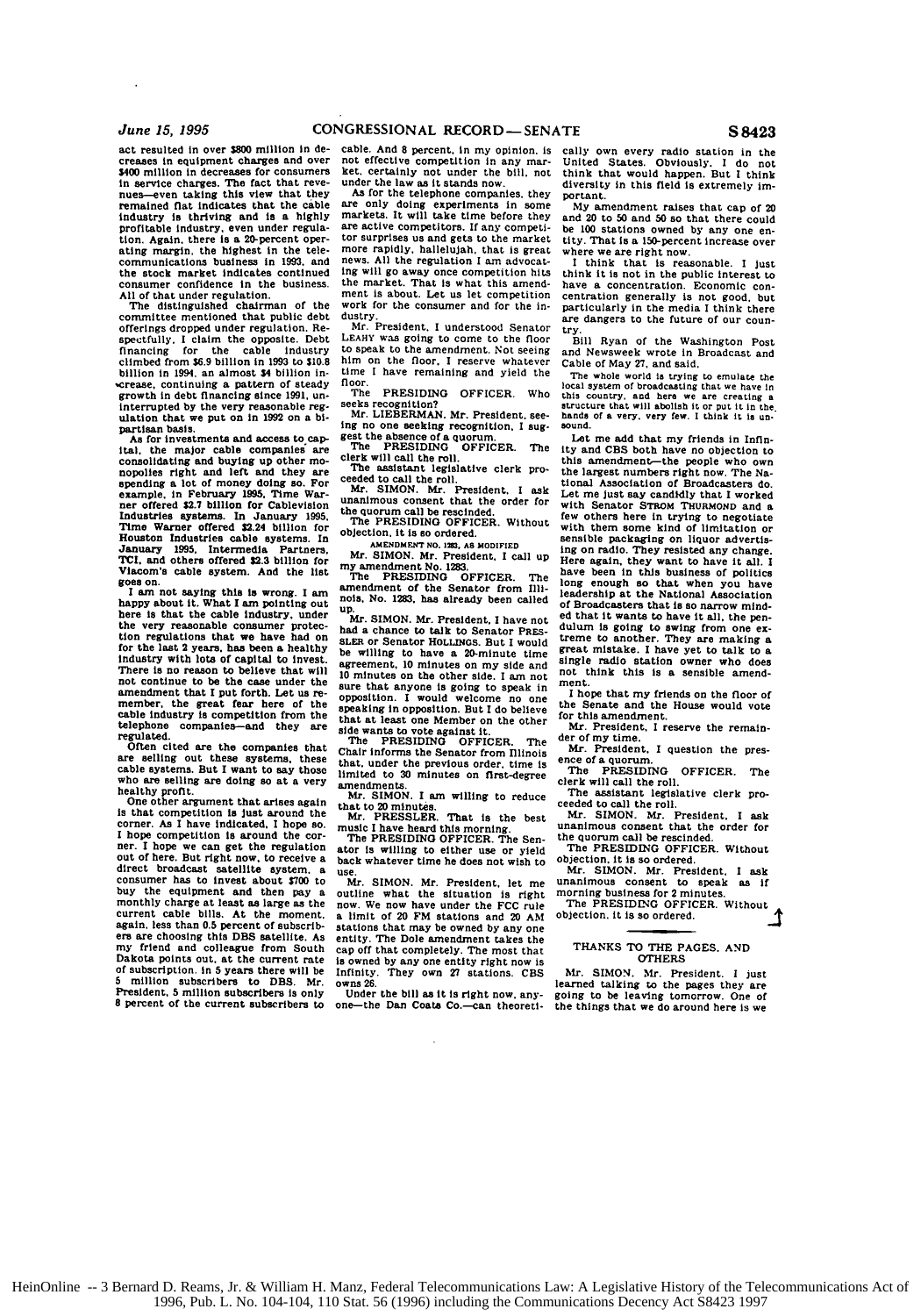HeinOnline -- 3 Bernard D. Reams, Jr. & William H. Manz, Federal Telecommunications Law: A Legislative History of the Telecommunications Act of 1996, Pub. L. No. 104-104, 110 Stat. 56 (1996) including the Communications Decency Act [cxviii] 1997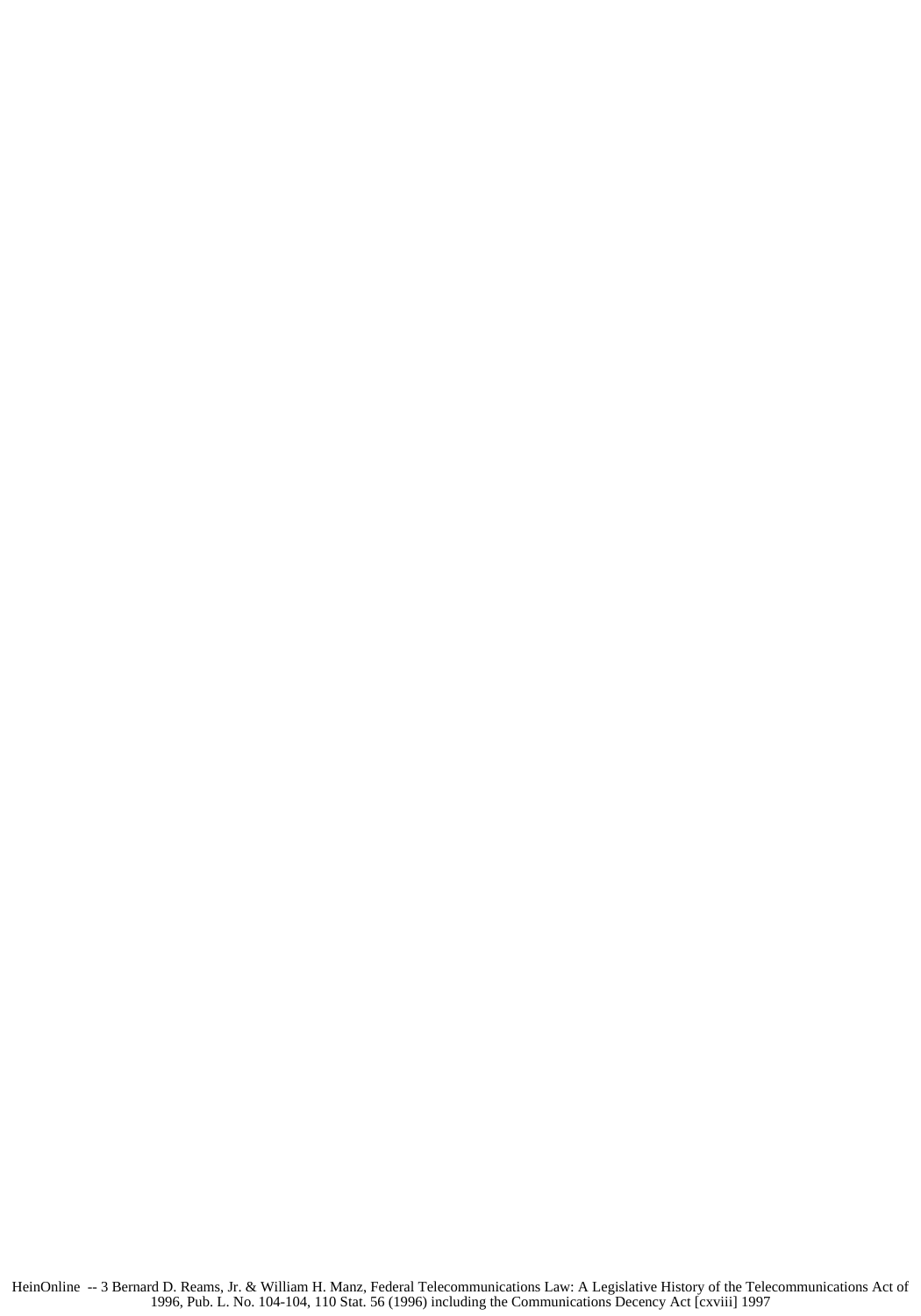Document No. **52**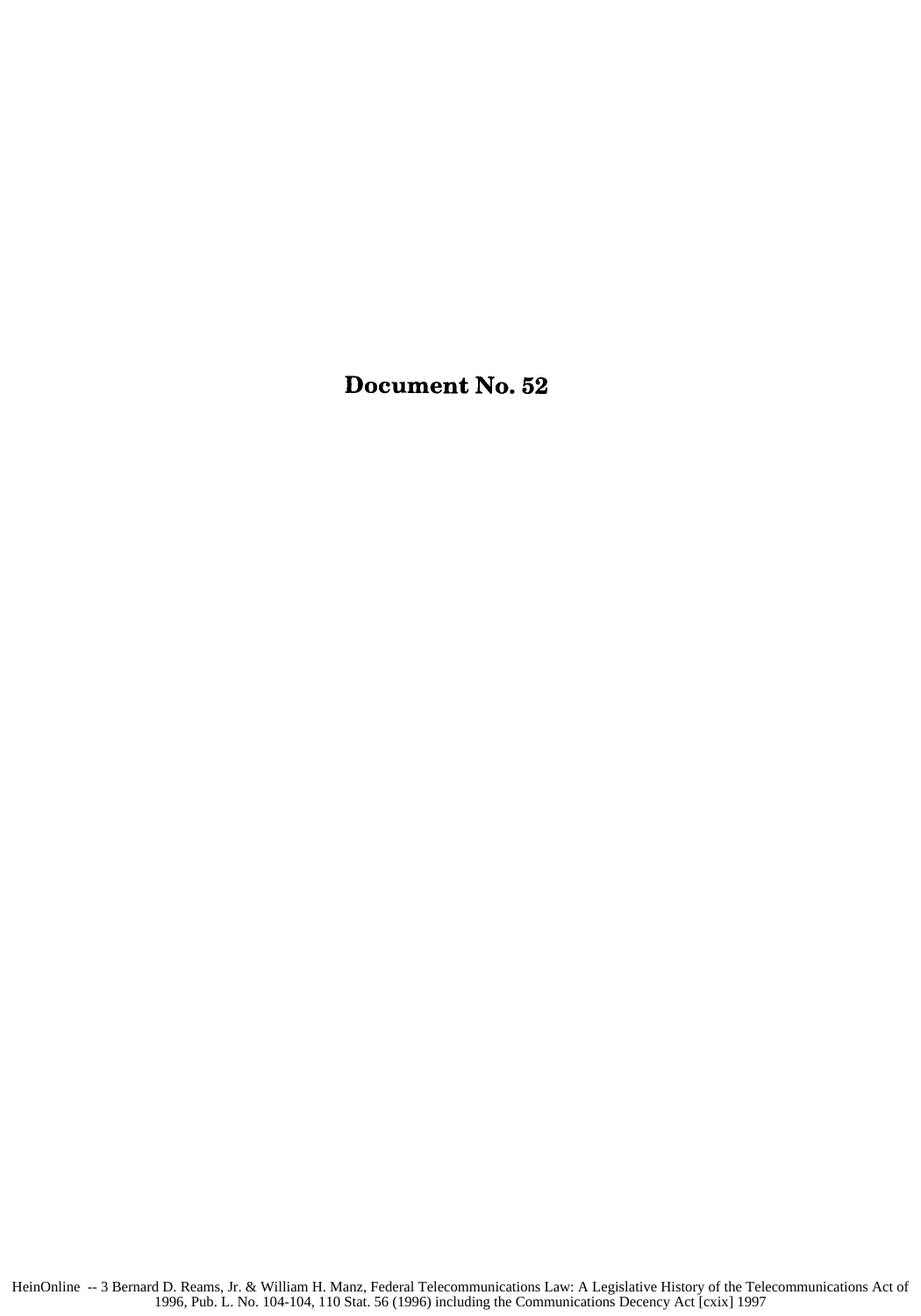HeinOnline -- 3 Bernard D. Reams, Jr. & William H. Manz, Federal Telecommunications Law: A Legislative History of the Telecommunications Act of 1996, Pub. L. No. 104-104, 110 Stat. 56 (1996) including the Communications Decency Act [cxx] 1997

 $\ddot{\phantom{a}}$